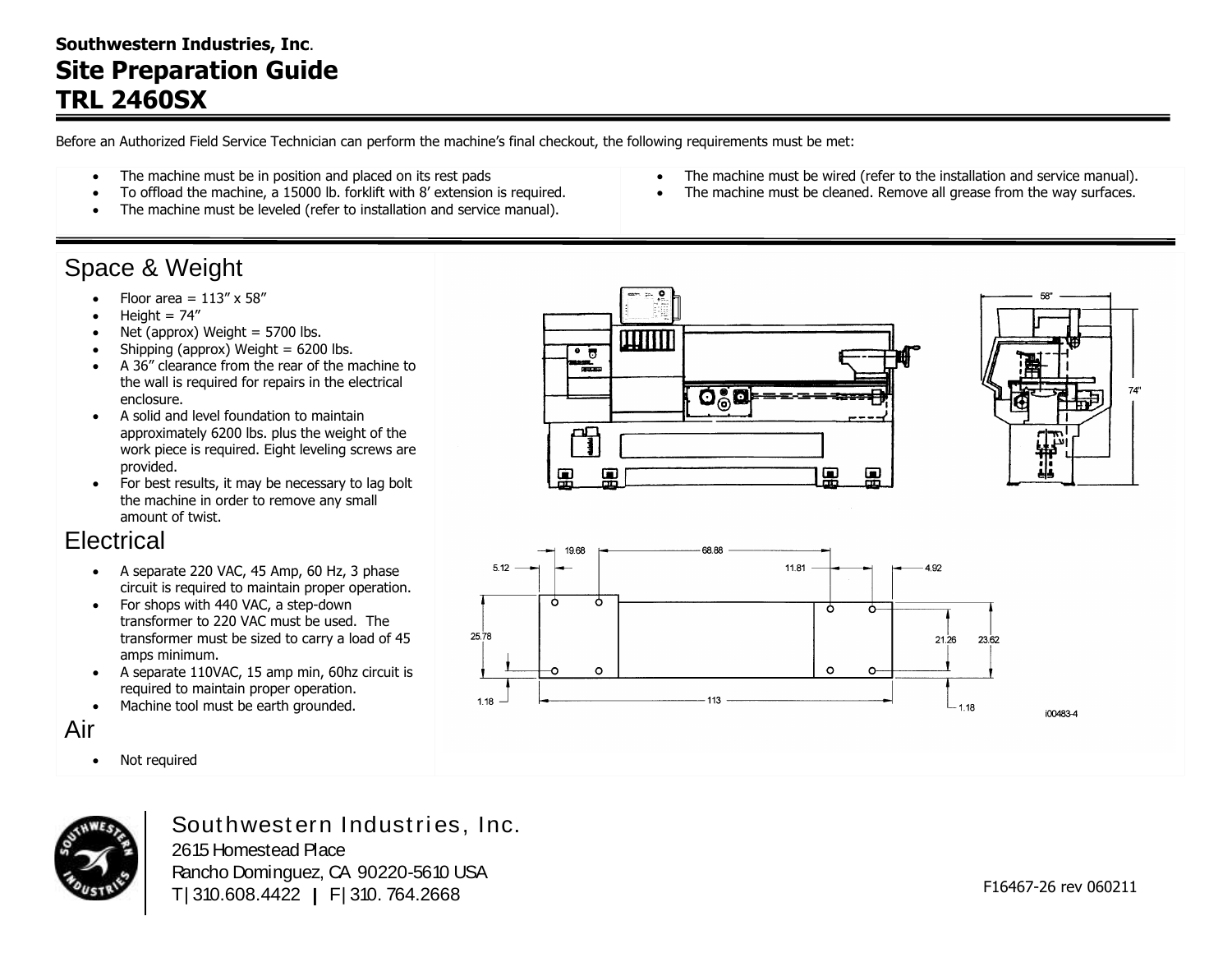# **Site Preparation Guide TRL 2460SX**





i00483-4



Southwestern Industries, Inc. 2615 Homestead Place Rancho Dominguez, CA 90220-5610 USA T | 310.608.4422 **|** F | 310. 764.2668

F16467-26 rev 031616